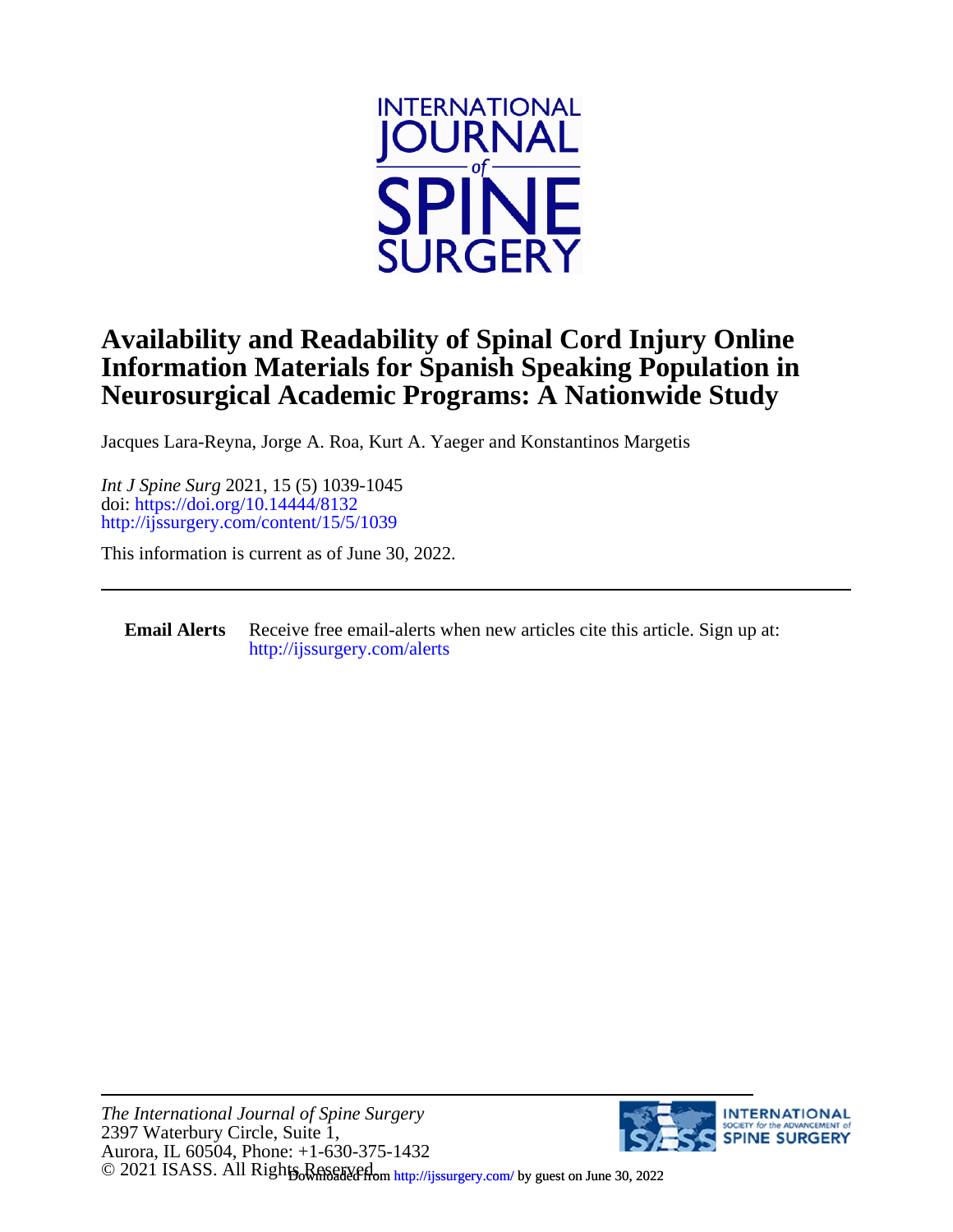# Availability and Readability of Spinal Cord Injury Online Information Materials for Spanish Speaking Population in Neurosurgical Academic Programs: A Nationwide Study

JACQUES LARA-REYNA, MD, JORGE A. ROA, MD, KURT A. YAEGER, MD, KONSTANTINOS MARGETIS, MD, PHD

Department of Neurological Surgery, Mount Sinai Health System, New York, New York

#### ABSTRACT

**Background:** Recent publications have demonstrated that information has been transmitted inappropriately to the lay person in different pathologies. This limitation is also observed in Spanish language. We evaluate the availability and readability of online patient education material (PEM) on spinal cord injury (SCI) information for the Spanishspeaking population from academic neurosurgery residency programs in the United States.

Methods: This is a descriptive analysis of online SCI PEM from neurosurgical residency programs websites. We assess the availability of information in Spanish using a modification of a previously published classification. To assess accessibility, we calculated the time spent and the number of clicks to find the information in Spanish. We calculated the readability of the material using the ''Indice Flesch-Szigriszt'' (INFLESZ), which determines the difficulty of readability of health-related material in Spanish.

**Results:** A total of 116 accredited neurosurgery residency programs comprised our cohort. Ten (9%) programs had available "mirrored" information in Spanish from its original version in English, 9 (8.1%) used a translation software, 79 (71.2%) provide interpreter services, and 3 (2%) did not have written information or information about translation services. A mean of 72.9 seconds  $(SD +/ -71.2)$  were required to have access to the Spanish information or contact information for translation services. Twelve (57.1%) websites with written Spanish information had an INFLESZ score above 55.00, which translates as an appropriate readability level for the general population.

**Conclusions:** More than half of the academic neurosurgery programs or affiliated hospital websites do not provide written informative material about SCI in Spanish. When available, the information is not always transmitted with a level of readability appropriate for the layperson. Most of the websites provide translation or interpreter services that are not directly related to SCI.

Other & Special Categories

Keywords: spinal cord injury, residency, availability, readability, Spanish

# INTRODUCTION

According to the National Spinal Cord Injury Statistical Center, an estimated annual incidence of spinal cord injury (SCI) is approximately 54 cases per 1 million people (17,730 new cases a year), with prevalence of approximately 291,000 people living with  $SCI<sup>1</sup>$ 

According to the US Census Bureau, in 2019 there were 60,481,746 Hispanic/Latino individuals representing 18.4% of the total population, and 41,757,391 individuals that speak Spanish at home, which represents 13.5% of the total US population.<sup>2</sup>

Nowadays, the internet has become an essential tool for the distribution of health-related information, for both professionals and the general public. Thirty-five percent of US adults have looked for information regarding health issues that they may have experienced.<sup>3</sup> The American Medical Association and the National Institutes of Health (NIH) have recommended that patient education material (PEM) should be written in a sixth-grade level to ensure proper understandability in the general population.4–6

Recent publications have shown that the level of understandability and readability of PEM is higher than the accepted guidelines, which may compromise the full comprehension of the disease by the affected patient.<sup>4,7–9</sup> The main aim of this study is to assess the availability and readability of online PEM related to SCI focused on Spanish-speaking popu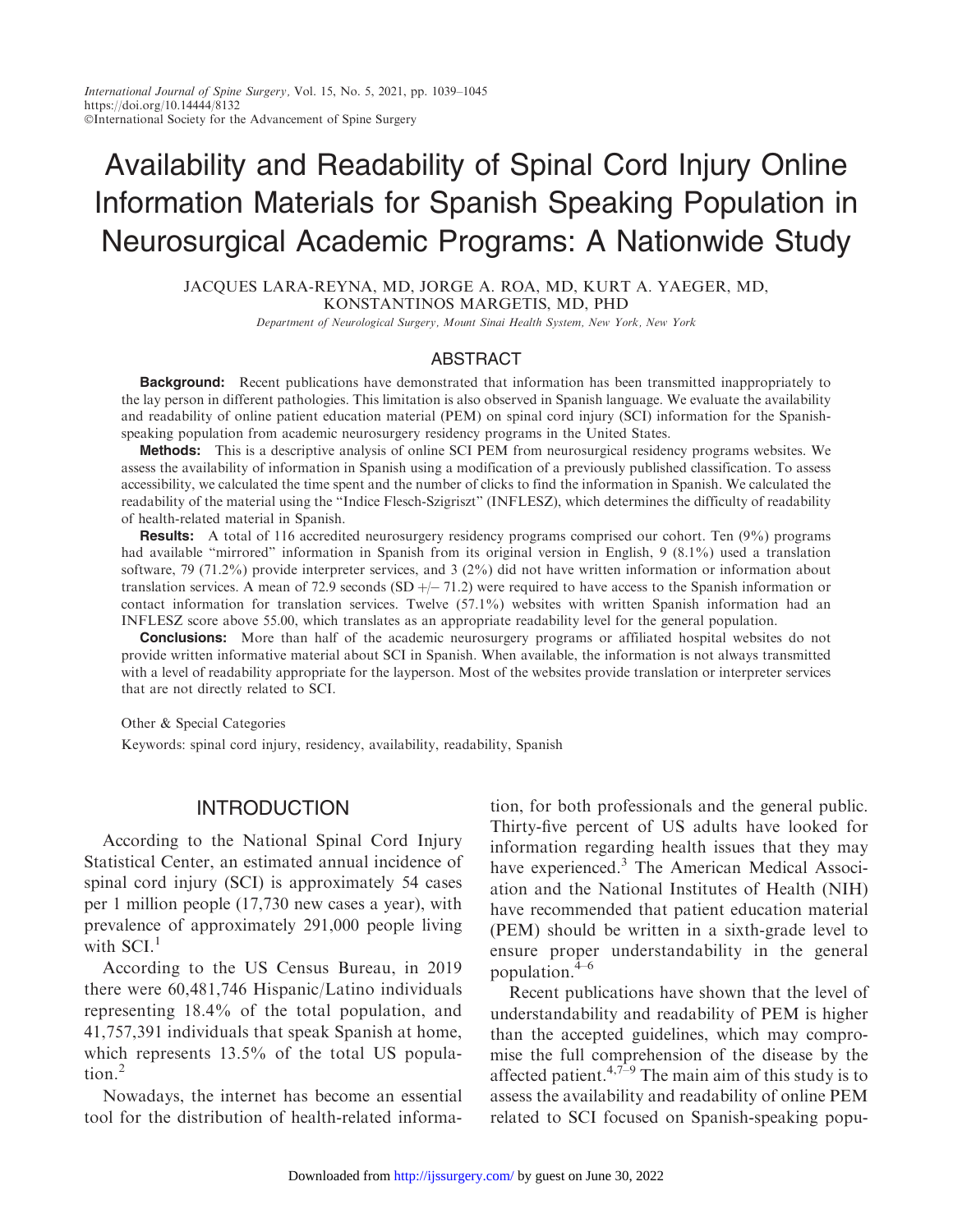lation from US academic neurosurgery training programs.

#### **METHODS**

After communication with the institutional review board (IRB), it was determined that this project is not a Human Subjects Research and does not require a formal review by the IRB. A descriptive analysis of publicly available information about SCI was obtained from the neurosurgery residency training program websites across the country. The list of programs was obtained from the Accreditation Council for Graduate Medical Education (ACGME) (available at: https://apps.acgme.org/ads/public/). Information of SCI was obtained using the residency program website searching tool with the keywords: ''spinal cord injury," "trauma," "spine fracture." If the information provided in the academic website (usually with the domain .edu) was not adequate or insufficient, we performed an additional search in the affiliated hospital website (usually with the domains .org or .com). The English content was classified as ''satisfactory'' (more than 1 written line explaining the concept of SCI, more than 2 words mentioning the symptoms, more than 2 words explaining diagnosis modalities, more than 2 words indicating treatment modalities, more than 1 line about prognosis/recovery), ''deficient'' (as the absence of the aforementioned criteria), and ''no available information.'' For the purpose of this project, we consider a written translation to Spanish as the optimal PEM option. Once the PEM was identified in English, we evaluated the availability of the same information in Spanish, searching for links for direct translation of the content. If no direct translation link was available, we performed a manual navigation through the labels: "Patients & Services," "Translator/ Interpreter Services,'' ''International Patients,'' ''Non Discrimination Act,'' ''Patient Rights.'' In order to assess the accessibility of the Spanish information, we calculated the length of time (in seconds) and the number of clicks that took to access the information. For the purpose of this study, a threshold of 5 minutes (300 seconds) was set, before considering that the website did not have easily accessible material in Spanish or easily accessible information about translation services. By setting up this timing, we assessed if the website is easy to navigate and designed in an intuitive

way. To assess the characteristics of the written Spanish-language material, we used a variation of the classification presented by Kroshus et  $al^{10}$  who classified the content in: ''mirrored,'' ''partial,'' ''use of a translation application or software,'' ''use of external information of SCI in Spanish,'' ''direct phone or in person translation services,'' and ''no Spanish content.''<sup>10</sup> In order to assess readability of this material in Spanish, we use the previously validated ''Indice Flesch-Szigriszt'' (INFLESZ), which grades the content in Spanish in ''muy dificil'' (very hard) with points between 0 and 40, "algo dificil" (somewhat difficult) 40-55, "normal" with 55–65, "bastante facil" (somewhat easy) 65–80, and ''muy facil'' (very easy) with points between 80 and  $100<sup>11</sup>$  Barrio-Cantalejo et  $al<sup>11</sup>$  define appropriate readability for health texts as an INFLESZ score above 55.00. This score corresponds to information written for basic education level (ranging from secondary school, to comics or primary school level of readability). $^{11}$ Scores below 55.00 indicates that the level of readability ranges between a Baccalaureate to scientific publication material.<sup>11,12</sup> A free INFLESZ software calculator is available at the following address: https://legibilidad.blogspot.com/2015/01/elprograma-inflesz.html and additionally as an online version of the software in https://legible.es/.

The first author performed a second collection of data using the same variables in a different period of time (4 months after) to perform an intrarater analysis. Cohen  $\kappa$  test with values  $\leq 0$  indicating no agreement, 0.01 to 0.20 as none to slight, 0.21 to 0.40 as fair, 0.41 to 0.60 as moderate, 0.61 to 0.80 as substantial, and 0.81 to 1.00 as almost perfect agreement as described by McHugh.<sup>13</sup>

### **RESULTS**

From August to December 2020, a total of 116 accredited neurological surgery residency training programs were registered in the ACGME database across the United States.<sup>14–16</sup> A total of 111 institutional residency program websites in English were available for review (we excluded 2 residency programs in different cities that are part of the same network and the information is provided in a single institutional website). Three programs did not have available websites. Thirty-two (28.8%) had ''satisfactory'' information about the definition of SCI, 19  $(17.1\%)$  "deficient," and 60 (54.1%) did not have available information. Forty-five (40.5%) had in-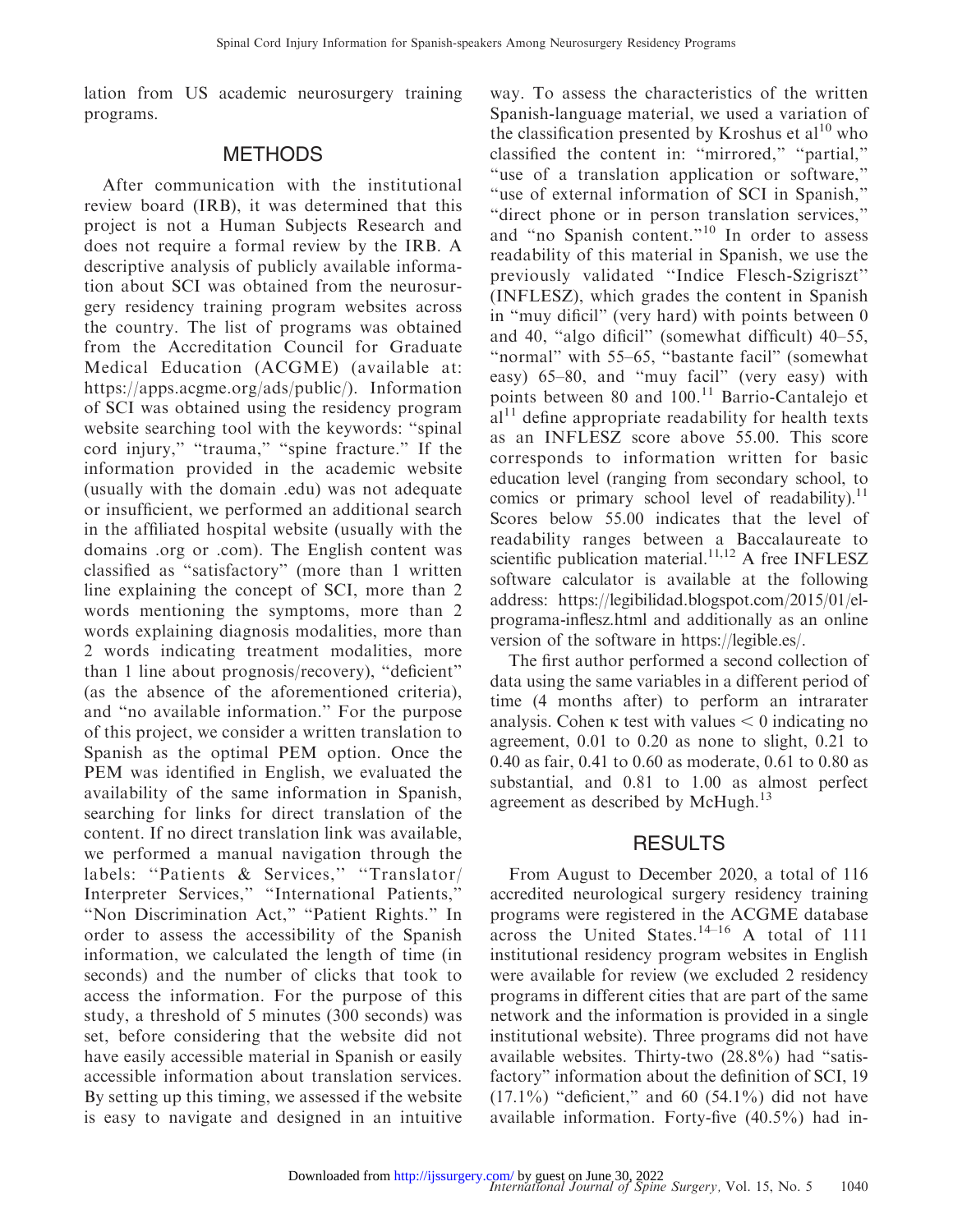

Figure. Available information of SCI in original English language from academic or affiliated hospital websites. From 116 accredited programs, 3 did not have websites, and 2 were excluded due to being part of a larger institution and provided information from the main institutional website.

formation about the causes of SCI. Thirty-one (27.9%) websites had ''satisfactory'' levels of information related to the symptoms, 19 (17.1%) with "deficient," and 59 (53.2%) no available information. Twenty-six websites (23.4%) had a ''satisfactory'' level of information about diagnosis, 15  $(13.5\%)$  "deficient," and 69  $(62.2\%)$  no information. Twenty-three (20.7%) had a ''satisfactory'' level of treatment modalities information, 31 (27.9%) ''deficient,'' and 56 (50.5%) none. Eight (7.2%) had ''satisfactory'' levels of information regarding the prognosis and recovery, 22 (19.8%) "deficient," and  $80$  (72.1%) no available information (Figure).

After identifying the information related to SCI from the original English website, it took an average of 72.9 seconds  $(SD + -71.2$  seconds), and 5 clicks  $(SD + - 5.03$  clicks) to find information in Spanish or information about interpreter services.

Ten (9%) websites had a ''mirrored'' content from the native English website. Eight websites (7.2%) had ''partial'' information in Spanish, defined as a variety of content in Spanish but not all of it. In our cohort, this ''partial'' information available was not related to SCI. Nine (8.1%) websites used a link to an online translation software. Two (1.8%) websites were linked to an external resource in Spanish. Seventy-nine (71.2%) websites provided a phone number or offered inperson translation services. Three (2.7%) websites did not have available Spanish content after 5 minutes of navigation though the website. However, in these 3 websites we found interpreter/languages services after the threshold of 5 minutes by using the Searching Tool (Table 1).

It required a mean of 31 seconds  $(SD + -49.7)$ seconds) and 2.4 clicks  $(SD + -3.4$  clicks) to find Spanish written information, compared with 85.8 seconds (SD  $+$  – 72.2 seconds) and 5.8 click (SD  $+$  – 5.2 clicks) for the Interpreter/translation services.

In Table 2, we summarize these findings by the States with the highest percentage of habitants who speak Spanish at home.

For the analysis of the INFLESZ, we excluded 8 websites with partial information in Spanish that do not have information related to SCI. The mean INFLESZ score for the available written information in Spanish (n = 21, 18.4%) was 51.83 (SD  $+/-$ 16.16), which is translated into ''somewhat difficult'' to understand in Spanish. Twelve (57.1%) of the available websites with Spanish information of SCI had an INFLESZ score above 55.00, which is considered a ''normal'' level of readability, and 9 (42.9%) had a score below 55.00.

Cohen  $\kappa$  test was 0.58 when comparing the groups in the variation of the classification present-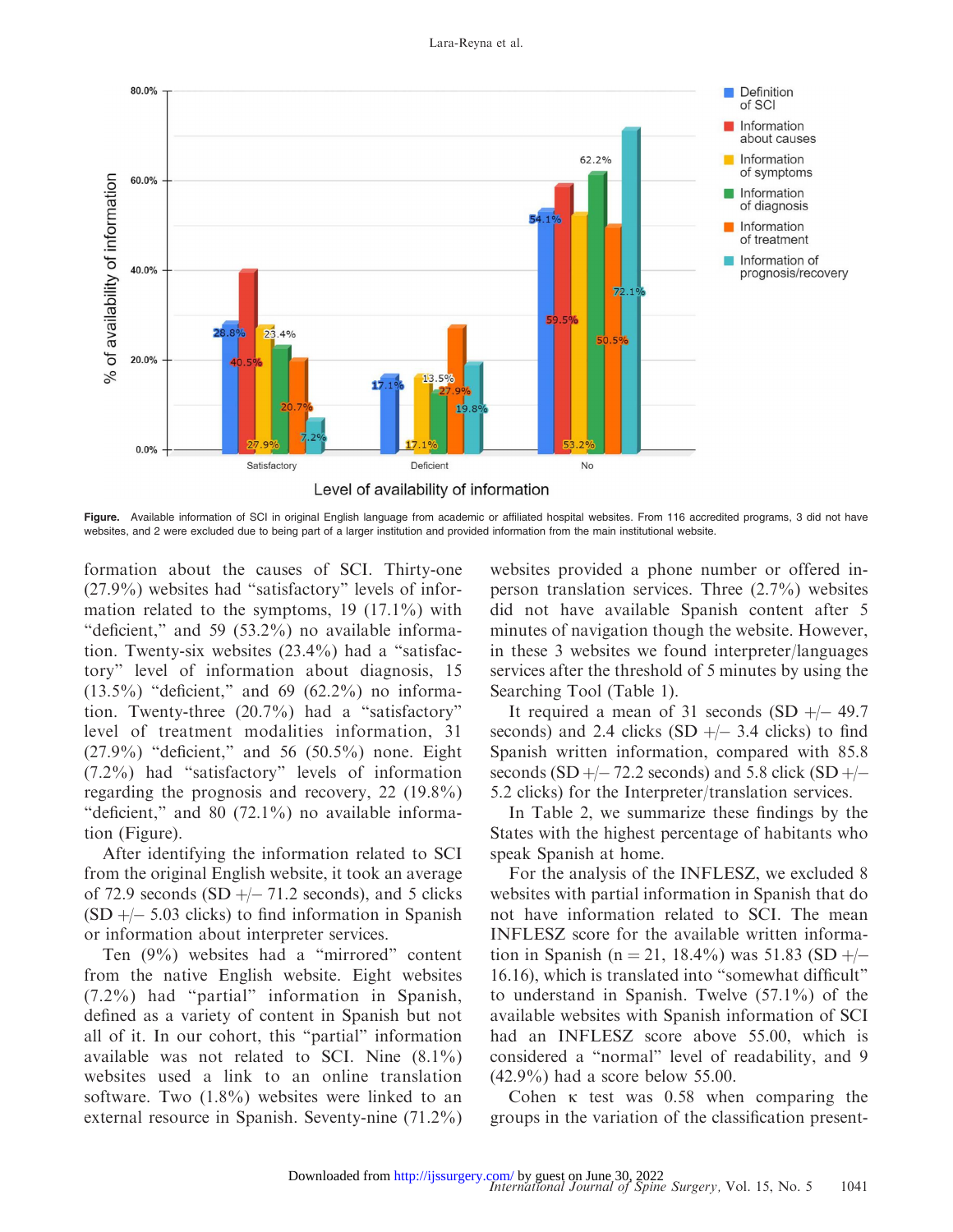| Adaptation of the Spanish Language Website Classification Rubric <sup>10</sup> | N   | $\frac{0}{0}$ | <b>Mean Timing</b><br>in Seconds | <b>SD</b>    | <b>Mean Number</b><br>of Clicks | SD |
|--------------------------------------------------------------------------------|-----|---------------|----------------------------------|--------------|---------------------------------|----|
| Written online information in Spanish available                                |     |               |                                  |              |                                 |    |
| "Mirrored" SCI information from the original English website                   | 10  |               |                                  |              |                                 |    |
| Partial Spanish information <sup>a</sup>                                       |     | 7.2           | 27                               | 33           |                                 |    |
| Translation application or software                                            |     | 8.1           | 61                               | 74           |                                 |    |
| External resource in Spanish                                                   |     | 1.8           | Q                                | <sub>(</sub> |                                 |    |
| Written online information in Spanish not available                            |     |               |                                  |              |                                 |    |
| Translation/interpreter services                                               | 79  | 71.2          | 86                               |              | $\theta$                        |    |
| No Spanish content after 5 minutes of navigation                               |     | 2.7           |                                  |              |                                 |    |
| Total                                                                          | 111 | 100           |                                  |              |                                 |    |

Table 1. Adaptation of Spanish language website Classification Rubric proposed by Kroshus et al.<sup>10</sup> The first 4 categories represent written online PEM.

Abbreviation: PEM, patient education material; SCI, spinal cord injury.

a Partial Spanish information was not related to SCI.

ed by Kroshus et al, $^{10}$  which translates into a moderate level of agreement. The moderate level of agreement was attributed to changes in the website contents that happened in the time period between the 2 reviews.

## **DISCUSSION**

Spinal cord injury (SCI) represents a significant cause of long-term morbidity and associated complications worldwide. In the United States, it was reported that 13.2% of people suffering SCI since  $2015$  were Hispanic in origin.<sup>1</sup> The proper distribution of PEM is a key factor to promote adequate understandability of medical conditions.

Overall, we found that between 50% and 72% of the visited neurosurgical academic programs or affiliated hospital websites did not provide sufficient information about SCI regarding the definition, causes, symptoms, diagnosis, treatment, and prognosis. From these, 24.3% had available written information in Spanish (either using a mirrored or partial material, or digital translation application); 71.2% had available interpreters services that were not specific to the topic, and 2.7% did not have easily accessible information for interpreter services or Spanish information after 5 minutes of searching.

The Section VI of 1964 Civil Right Act was the beginning of substantial changes in the law to avoid discrimination based on several factors, including language, in all federally funded institutions. $17,18$ Federal Health services include (but not limited to) institutions receiving funding from Medicaid, State Children's Health Insurance Program, Medicare, NIH grants, and Centers for Disease Control and Prevention.<sup>18</sup> Graduate Medical Education residency programs across the United States also receive federal funding through Medicaid, Medicare, and Veterans Health Administration, exceeding \$15 billion a year.<sup>19</sup>

We consider the written materials (pamphlets, websites, audiovisual) as an effective way to distribute information to a patient in a not-in person setting. This is in addition to the interpreter language services that by default, all federally funded institutions should provide to the users. Having this in consideration, we found that only 18.9% of academic programs provide online information regarding SCI PEM nationwide, which could be considered suboptimal for an expanding Spanish-speaking population, that is planned to reach 111 million by  $2060.<sup>20</sup>$ 

The 3 states with the highest percentage of people that speak Spanish at home are Texas, California, and New Mexico at 29.2%, 28.8%, 26.5% of the population, respectively.<sup>2</sup> There are 17 accredited neurological surgery residency programs in these states (Texas: 7; California: 10; New Mexico: 0). A total of 4 (23.6%) have available written information in Spanish, 12 (70.6%) provide interpreter or translation services, and 1 (5.9%) did not have easily accessible information about Spanish services. On the other hand, the 3 states with the highest number of residency programs are New York (12), California (10), and Pennsylvania (8). From these, 5 (16.7%) provide written SCI information in Spanish, 20  $(66.7\%)$  interpreter services, and 5  $(16.7\%)$ no easily accessible information.

It has been reported that language barriers between patients and providers can lead to delays in medical care, lack of understanding of healthrelated issues, increase in medical cost, more hospital admissions, and longer emergency department stays.18,21 Several measures have been proposed to prevent adverse effects during medical visits with language barriers, including in-person trained medical interpreter, ad hoc hospital bilingual staff, and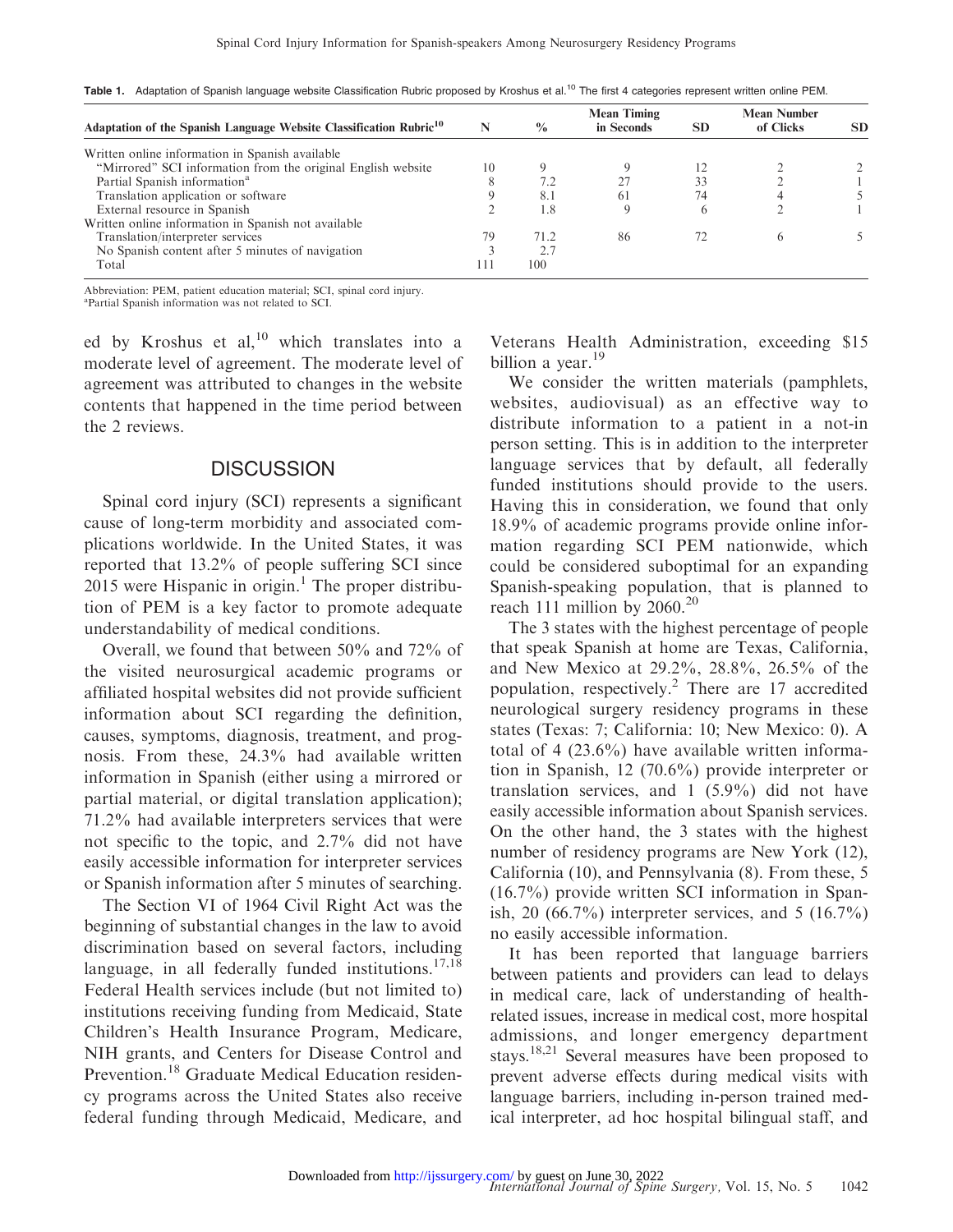Table 2. Distribution of states by percentage of Spanish speaker population. Boldface indicates states without accredited neurological surgery residency programs.

| <b>States</b>            | Over 5 Years Old<br><b>Who Speak Spanish</b><br>at Home | <b>Estimate Population Percentage of Population</b><br>Over 5 Years Old<br><b>Who Speak Spanish</b><br>at Home | Number of<br><b>Neurosurgery</b><br><b>Residency</b><br><b>Programs</b> | Written<br><b>Information</b><br>in Spanish | $\frac{0}{0}$ | <b>Phone Number</b><br>or In-Person<br><b>Interpreter</b><br><b>Services</b> | $\frac{0}{0}$ | No Spanish<br>Information                 | $\frac{0}{0}$ |
|--------------------------|---------------------------------------------------------|----------------------------------------------------------------------------------------------------------------|-------------------------------------------------------------------------|---------------------------------------------|---------------|------------------------------------------------------------------------------|---------------|-------------------------------------------|---------------|
| Texas                    | 7,874,853                                               | 29.2                                                                                                           | 7                                                                       | $\overline{2}$                              | 28.6          | 5                                                                            | 71.4          | $\overline{\phantom{a}}$                  |               |
| California               | 10,683,661                                              | 28.8                                                                                                           | 10                                                                      | $\sqrt{2}$                                  | 20.0          | $\tau$                                                                       | 70.0          | $\mathbf{1}$                              | 10.0          |
| <b>New Mexico</b>        | 524,990                                                 | 26.5                                                                                                           | $\bf{0}$                                                                | N/A                                         |               | N/A                                                                          |               | N/A                                       |               |
| Florida                  | 4,571,362                                               | 22.5                                                                                                           | 4                                                                       | $\mathbf{1}$                                | 25.0          | 3                                                                            | 75.0          | $\overline{\phantom{m}}$                  |               |
| <b>Nevada</b>            | 625,174                                                 | 21.6                                                                                                           | $\bf{0}$                                                                | N/A                                         |               | N/A                                                                          |               | N/A                                       |               |
| Arizona                  | 1,394,070                                               | 20.3                                                                                                           | 3                                                                       | 2                                           | 66.7          | $\overline{0}$                                                               | 0.0           | $\mathbf{1}$                              | 33.3          |
| New Jersey               | 1,415,160                                               | 16.9                                                                                                           | 1                                                                       |                                             |               | 1                                                                            | 100.0         |                                           |               |
| New York                 | 2,735,172                                               | 14.9                                                                                                           | 12                                                                      | $\mathfrak z$                               | 25.0          | 8                                                                            | 66.7          | 1                                         | 8.3           |
| Illinois                 | 1,620,847                                               | 13.6                                                                                                           | $\tau$                                                                  | $\overline{2}$                              | 28.6          | $\overline{4}$                                                               | 57.1          | $\mathbf{1}$                              | 14.3          |
| Rhode Island             | 128,898                                                 | 12.8                                                                                                           | $\mathbf{1}$                                                            |                                             |               | 1                                                                            | 100.0         |                                           |               |
| Connecticut              | 416,850                                                 | 12.3                                                                                                           | $\mathfrak{2}$                                                          | $\mathbf{1}$                                | 50.0          | $\mathbf{1}$                                                                 | 50.0          | $\overline{\phantom{0}}$                  |               |
| Colorado                 | 621,284                                                 | 11.4                                                                                                           | 1                                                                       | $\mathbf{1}$                                | 100           | $\equiv$                                                                     |               |                                           |               |
| Utah                     | 314,856                                                 | 10.6                                                                                                           | $\mathbf{1}$                                                            |                                             |               | $\mathbf{1}$                                                                 | 100.0         | $\overline{\phantom{0}}$                  |               |
| Massachusetts            | 632,230                                                 | 9.7                                                                                                            | 5                                                                       | $\mathfrak{Z}$                              | 60.0          | $\mathfrak{2}$                                                               | 40.0          | $\qquad \qquad$                           |               |
| Oregon                   | 366,785                                                 | 9.2                                                                                                            | 1                                                                       | -1                                          | 100.          |                                                                              |               |                                           |               |
| Washington               | 641,371                                                 | 9                                                                                                              | 1                                                                       | $\equiv$                                    |               | $\mathbf{1}$                                                                 | 100.0         | $\equiv$                                  |               |
| District of Columbia     | 58,739                                                  | 8.9                                                                                                            | $\mathfrak{2}$                                                          | $\mathbf{1}$                                | 50.0          | $\mathbf{1}$                                                                 | 50.0          | $\overline{\phantom{a}}$                  |               |
| Maryland                 | 492,491                                                 | 8.7                                                                                                            | $\overline{4}$                                                          |                                             |               | 3                                                                            | 75.0          | $\mathbf{1}$                              | 25.0          |
| Georgia                  | 807,522                                                 | 8.1                                                                                                            | $\mathfrak{2}$                                                          | $\qquad \qquad =$                           |               | 2                                                                            | 100.0         | $\equiv$                                  |               |
| Idaho                    | 134,162                                                 | 8                                                                                                              | $\bf{0}$                                                                | N/A                                         |               | N/A                                                                          |               | N/A                                       |               |
| North Carolina           | 782,057                                                 | 7.9                                                                                                            | $\overline{4}$                                                          | $\qquad \qquad \longleftarrow$              |               | 4                                                                            | 100.0         | $\qquad \qquad -$                         |               |
| Kansas                   | 214,225                                                 | 7.8                                                                                                            | 1                                                                       | $\overline{\phantom{0}}$                    |               | 1                                                                            | 100.0         | $\qquad \qquad \overline{\qquad \qquad }$ |               |
| Oklahoma                 | 284,179                                                 | 7.7                                                                                                            | $\mathbf{1}$                                                            | $\overline{\phantom{0}}$                    |               | $\mathbf{1}$                                                                 | 100.0         | $\overline{\phantom{0}}$                  |               |
| Virginia                 | 616,226                                                 | 7.7                                                                                                            | $\overline{4}$                                                          | -1                                          | 25.0          | 3                                                                            | 75.0          | $\overline{\phantom{a}}$                  |               |
| Nebraska                 | 137,592                                                 | 7.6                                                                                                            | 1                                                                       | $\equiv$                                    |               | 1                                                                            | 100.0         |                                           |               |
| <b>Delaware</b>          | 65,085                                                  | 7.1                                                                                                            | $\bf{0}$                                                                | N/A                                         |               | N/A                                                                          |               | N/A                                       |               |
| Arkansas                 | 157,804                                                 | 5.6                                                                                                            | 1                                                                       | $\overline{\phantom{a}}$                    |               | 1                                                                            | 100.0         | $\overline{\phantom{m}}$                  |               |
| Pennsylvania             | 634,935                                                 | 5.2                                                                                                            | $\,$ 8 $\,$                                                             | $\overline{\phantom{0}}$                    |               | 5                                                                            | 62.5          | 3                                         | 37.5          |
| Wisconsin                | 261,122                                                 | 4.8                                                                                                            | $\mathfrak{2}$                                                          | $\overline{\phantom{0}}$                    |               | $\mathfrak{2}$                                                               | 100.0         | $\frac{1}{2}$                             |               |
| South Carolina           | 224,118                                                 | 4.6                                                                                                            | $\mathbf{1}$                                                            | $\overline{\phantom{0}}$                    |               | $\mathbf{1}$                                                                 | 100.0         | $\overline{\phantom{a}}$                  |               |
| Tennessee                | 287,350                                                 | 4.5                                                                                                            | $\mathfrak{2}$                                                          | $\mathfrak{2}$                              | 100.0         | $\overline{\phantom{0}}$                                                     |               | $\overline{\phantom{0}}$                  |               |
| Iowa                     | 130,407                                                 | 4.4                                                                                                            | 1                                                                       | $\equiv$                                    |               | $\mathbf{1}$                                                                 | 100.0         | $\equiv$                                  |               |
| Indiana                  | 274,333                                                 | 4.3                                                                                                            | 1                                                                       | $\equiv$                                    |               | $\mathbf{1}$                                                                 | 100.0         |                                           |               |
| Wyoming                  | 23,549                                                  | 4.3                                                                                                            | $\bf{0}$                                                                | N/A                                         |               | N/A                                                                          |               | N/A                                       |               |
| Alaska                   | 27,138                                                  | 4                                                                                                              | $\bf{0}$                                                                | N/A                                         |               | N/A                                                                          |               | N/A                                       |               |
| Minnesota                | 209,370                                                 | $\overline{4}$                                                                                                 | $\overline{c}$                                                          | 1                                           | 50.0          | 1                                                                            | 50.0          | $\overline{\phantom{m}}$                  |               |
| Louisiana                | 169,454                                                 | 3.9                                                                                                            | 3                                                                       | $\mathbf{1}$                                | 33.3          | $\overline{2}$                                                               | 66.7          | $\qquad \qquad$                           |               |
| Alabama                  | 165,933                                                 | 3.6                                                                                                            | $\mathbf{1}$                                                            | $\mathbf{1}$                                | 100.0         |                                                                              |               |                                           |               |
| Kentucky                 | 119,751                                                 | 2.9                                                                                                            | $\mathfrak{2}$                                                          | -1                                          | 50.0          | $\mathbf{1}$                                                                 | 50.0          |                                           |               |
| Michigan                 | 273,589                                                 | 2.9                                                                                                            | 5                                                                       | -1                                          | 20.0          | $\overline{4}$                                                               | 80.0          |                                           |               |
| Missouri                 | 164,711                                                 | 2.9                                                                                                            | 3                                                                       |                                             |               | 3                                                                            | 100.0         |                                           |               |
| New Hampshire            | 35,694                                                  | 2.8                                                                                                            | 1                                                                       |                                             |               | 1                                                                            | 100.0         |                                           |               |
| Hawaii                   | 31,284                                                  | 2.4                                                                                                            | $\bf{0}$                                                                | N/A                                         |               | N/A                                                                          |               | N/A                                       |               |
| Ohio                     | 265,761                                                 | 2.4                                                                                                            | 4                                                                       | $\overline{\phantom{a}}$                    |               | 4                                                                            | 100.0         | $\hspace{0.05cm}$                         |               |
| Mississippi              | 65,031                                                  | 2.3                                                                                                            | 1                                                                       | $\overline{\phantom{a}}$                    |               | 1                                                                            | 100.0         | $\overline{\phantom{a}}$                  |               |
| <b>South Dakota</b>      | 15,831                                                  | 1.9                                                                                                            | $\boldsymbol{0}$                                                        | N/A                                         |               | N/A                                                                          |               | N/A                                       |               |
| North Dakota             | 11,134                                                  | 1.6                                                                                                            | $\boldsymbol{0}$                                                        | N/A                                         |               | N/A                                                                          |               | N/A                                       |               |
| Montana                  | 13,195                                                  | 1.3                                                                                                            | 0                                                                       | N/A                                         |               | N/A                                                                          |               | N/A                                       |               |
| Vermont                  | 7239                                                    | 1.2                                                                                                            | 1                                                                       | $\mathbf{1}$                                | 100.0         | $\overline{\phantom{m}}$                                                     |               | $\hspace{0.1mm}-\hspace{0.1mm}$           |               |
| West Virginia            | 17,250                                                  | $\mathbf{1}$                                                                                                   | 1                                                                       |                                             |               | $\mathbf{1}$                                                                 | 100.0         |                                           |               |
| <b>Maine</b>             | 11,567                                                  | 0.9                                                                                                            | $\pmb{0}$                                                               | N/A                                         |               | N/A                                                                          |               | N/A                                       |               |
| Puerto Rico <sup>a</sup> | null                                                    | null                                                                                                           |                                                                         | $\mathbf{1}$                                | 100.0         | $\overline{\phantom{m}}$                                                     |               | $\overline{\phantom{m}}$                  |               |
| Total                    | 41,757,391                                              | 13.5                                                                                                           | 116                                                                     | 29                                          | 25.0          | 79                                                                           | 68.1          | $\, 8$                                    | 6.9           |

Abbreviation: N/A, not available. a The majority of the population from Puerto Rico is native Spanish speakers.

the use of line or video interpretation. However, these measures may increase the overall cost.<sup>21</sup>

We also found that it was faster to find written information in Spanish compared with information about the interpreter services (ie, phone number for direct line). An interpretation of this is that the websites with written information implement a more user-friendly approach that allows easy access to the information.

It has been demonstrated in the literature that the level of understandability and readability of the online information for Spanish-speaker patients is often written in a more complex level than accepted. Examples of the above are publications in concus-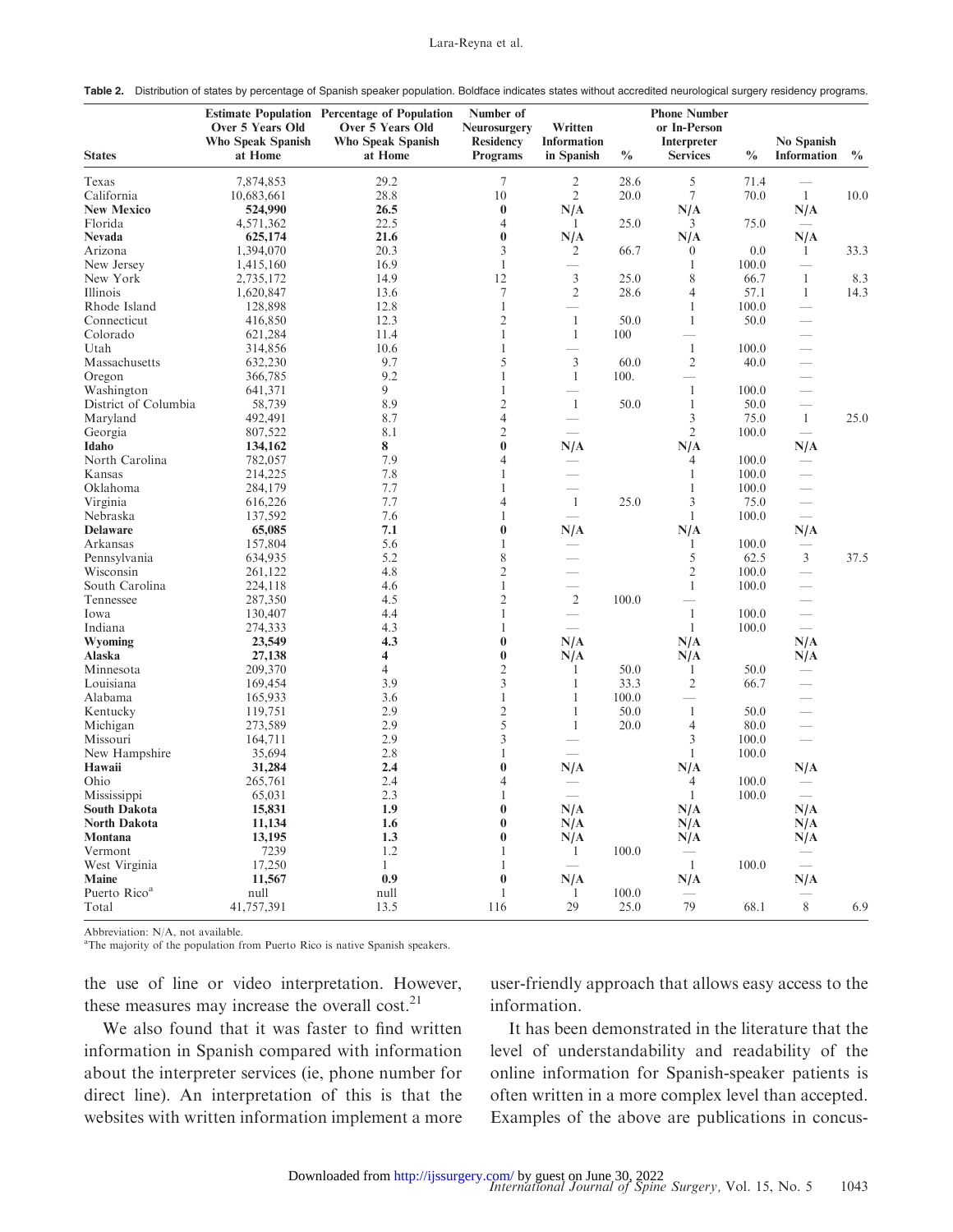sion, burns, dermatology, otolaryngology, and endodontics.5,6,10,22–24 Regarding SCI in particular, Bea-Muñoz et al<sup>22</sup> performed a search using the keywords "recommendations," "advice," "guide," "manual," "self-care," "education," and "information''; adding ''spinal cord injury,'' ''paraplegia,'' and ''tetraplegia'' to each word in Spanish using Google. They chose the first 50 results of each search, and they found that 75% of the online material had a level ''somewhat difficult'' to interpret by lay people using INFLESZ score. $^{22}$ They also presented that most of the online material related to SCI in Spanish had a medium quality, defined as the presence of institutional certificates, seals, or labels indicating the website complies with specific codes of ethics.<sup>12</sup> Our results are somewhat better, because we found 57% of the academic programs websites with available written Spanish information to have a ''normal'' level of readability (INFLESZ above 55.00).

One of the limitations is that we did not perform an analysis of the level of understandability of the original material in English and compare with the material in Spanish. Also, the 5 minutes of set up timing is an arbitrary limit. This limit does not strictly rule out that the websites lacked SCI information or instructions about translation services, but it may indicate that the design of the website is not user-friendly to allow easy access to the information.

# **CONCLUSIONS**

The majority of the academic neurosurgery programs across the United States do not provide access to written PEM for the Spanish-speaking population regarding SCI. When available, the information is not always transmitted with a proper level of readability for the layperson. The majority of websites provide contact information about interpreter or translation services that are not directly related to SCI. Overall, it appears that there is room for improvement on the SCI PEM offered for the Spanish-speaking population in the websites of the US academic neurosurgery residency programs.

#### REFERENCES

1. National Spinal Cord Injury Statistical Center. Spinal cord injury (SCI) facts and figures at a glance. J Spinal Cord Med. 2016;39(3):370–371.

2. US Census Bureau. Census.gov. https://www.census.gov/ en.html. Accessed September 24, 2020.

3. Fox S, Duggan M. Health online 2013. Health. 2013;2013:1–55.

4. Lopez Ramos C, Williams JE, Bababekov YJ, Chang DC, Carter BS, Jones PS. Assessing the understandability and actionability of online neurosurgical patient education materials. World Neurosurg. 2019;130:e588–e597.

5. Votta K, Metivier M, Romo S, et al. Readability of Spanish language online information for the initial treatment of burns. Burns. 2018;44(4):956–961.

6. Nassif SJ, Wong K, Levi JR. The ´ Indice Flesch-Szigriszt and Spanish Lexile Analyzer to evaluate Spanish patient education materials in otolaryngology. Laryngoscope. 2018;128(1):E21–E26.

7. Long WW, Modi KD, Haws BE, et al. Assessing online patient education readability for spine surgery procedures. Clin Spine Surg. 2018;31(2):E146–E151.

8. Ahmed OH, Sullivan SJ, Schneiders AG, McCrory PR. Concussion information online: evaluation of information quality, content and readability of concussion-related websites. Br J Sports Med. 2012;46(9):675–683.

9. Eltorai AEM, Cheatham M, Naqvi SS, et al. Is the readability of spine-related patient education material improving? An assessment of subspecialty websites. Spine. 2016;41(12):1041–1048.

10. Kroshus E, Gonzalez LA, Chrisman SPD, Jimenez N. Availability of concussion information in Spanish for parents of youth athletes. Health Promot Pract. 2019;20(3):372–380.

11. Barrio-Cantalejo IM, Simón-Lorda P, Melguizo M, Escalona I, Marijuán MI, Hernando P. [Validation of the INFLESZ scale to evaluate readability of texts aimed at the patient]. An Sist Sanit Navar. 2008;31(2):135–152.

12. Bea-Muñoz M, Medina-Sánchez M, Flórez-García MT. Quality of websites with patient information about spinal cord injury in Spanish. Spinal Cord. 2016;54(7):540–545.

13. McHugh ML. Interrater reliability: the kappa statistic. Biochem Med. 2012;22(3):276–282.

14. Association of American Medical Colleges. Careers in medicine. https://apps.aamc.org/cim-residency/#!/residencysearch. Accessed July 11, 2020.

15. Accreditation Council for Graduate Medical Education. Neurological surgery. https://www.acgme.org/Specialties/ Overview/pfcatid/10/Neurological-Surgery. Accessed July 11, 2020.

16. Accreditation Council for Graduate Medical Education. ACGME - Accreditation Data System (ADS). https://apps. acgme.org/ads/Public/Programs/Search. Accessed September 23, 2020.

17. US Code. U.S.C. Title 42—The Public Health and Welfare. https://www.govinfo.gov/content/pkg/USCODE-2009-title42/html/USCODE-2009-title42-chap21-subchapVsec2000d-1.htm. Accessed September 25, 2020.

18. Chen AH, Youdelman MK, Brooks J. The legal framework for language access in healthcare settings: Title VI and beyond. J Gen Intern Med. 2007;22(suppl 2):362–367.

19. Eden J, Berwick D, Wilensky G. GME financing. In: Institute of Medicine; Board on Health Care Services; Committee on the Governance and Financing of Graduate Medical Education, eds. Graduate Medical Education That Meets the Nation's Health Needs. Washington, DC: The National Academies Press; 2014. https://www.ncbi.nlm.nih. gov/books/NBK248024/. Accessed September 27, 2021.

20. US Census Bureau. Hispanic population to reach 111